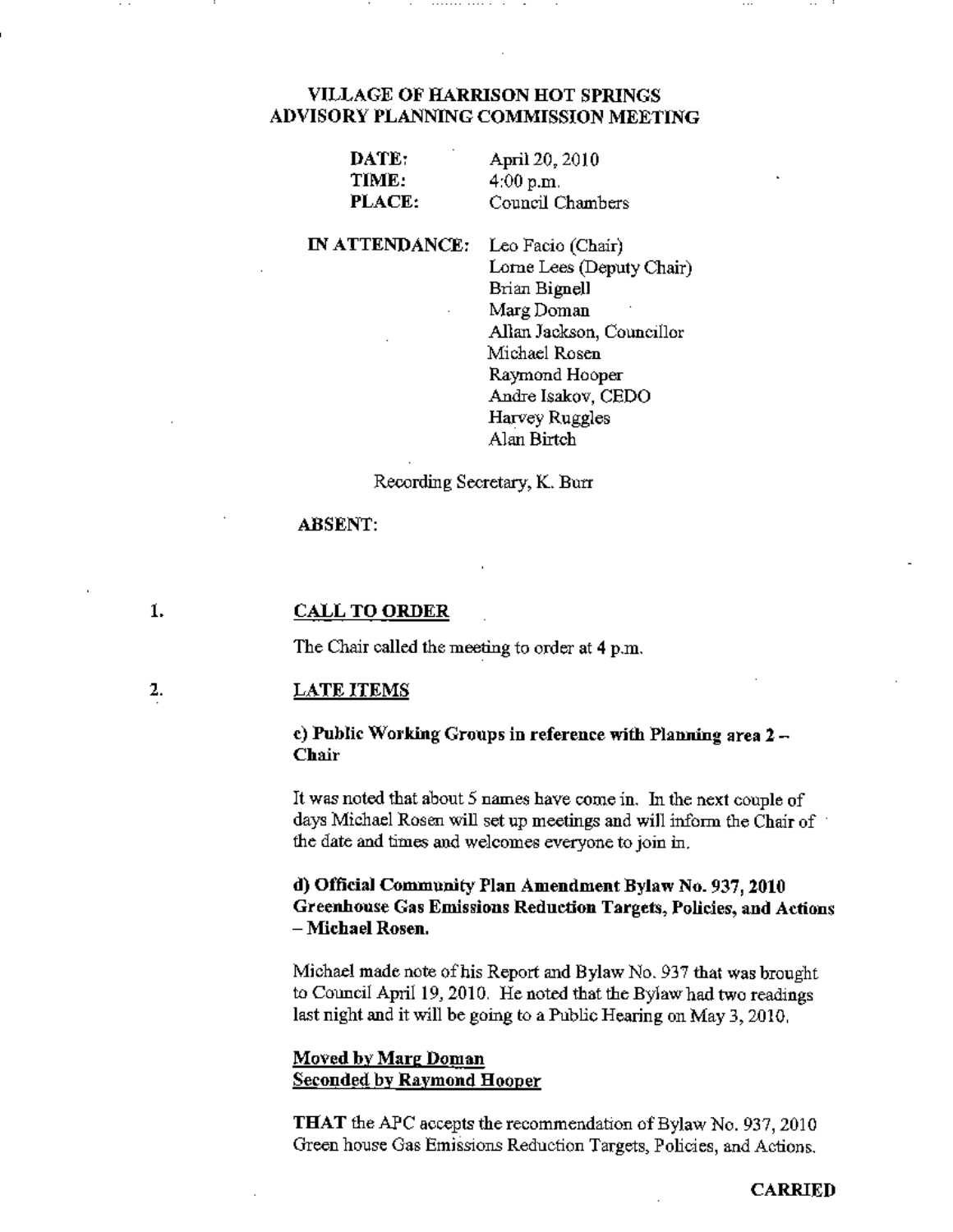# VILLAGE OF HARRISON HOT SPRINGS MINUTES OF TilE ADVISORY PLANNING COMMISSION MEETING APRIL 20,2010 PAGE (2)

3.

4.

### ADOPTION OF MINUTES

OAPC mln\ot<s of March 16, 2009

# Moved by Lorne Lees Seconded by Harvey Ruggles

THAT the minutes of the AdVIsory Planning Commission meeting of March 16, 2010 be adopted with amendments.

### CARRIED

### ERRORS AND OMMISSIONS

Page 2 it should say APC.

## DELEGATIONS/PETITIONS

None

#### 5. CHAIRPERSON REPORT

None

#### 6. ITEMS FOR DISCUSSION

□ Zoning Bylaw

It was noted that the Commission had the following ideas to changes in the Zoning Bylaw:

Strip across the road from the Village Office is zoned R2 (two family residential) and it was noted that it should be none buildable with respect to the setbacks. Michael Rosen noted that private land cannot be zoued for public use.

Seasonal vending business "open air business" should have an area zoned specifically for these types of business so they are not spread out all over the Village but allocated to one area.

It is noted that home based businesses more specifically Bed and Breakfasts (type 2) are only allowed in R2 zones, which is found to be misleading by the language in the bylaw.

Pre-zoning and Re-zoning was explained by Michael Rosen as they were items that had been mentioned in previous meetings and there were concerns regarding the difference of the two types of zoning.

Property zoned as Cl can have a parking garage as 118 principal use. R4 can have it as its secondary use.